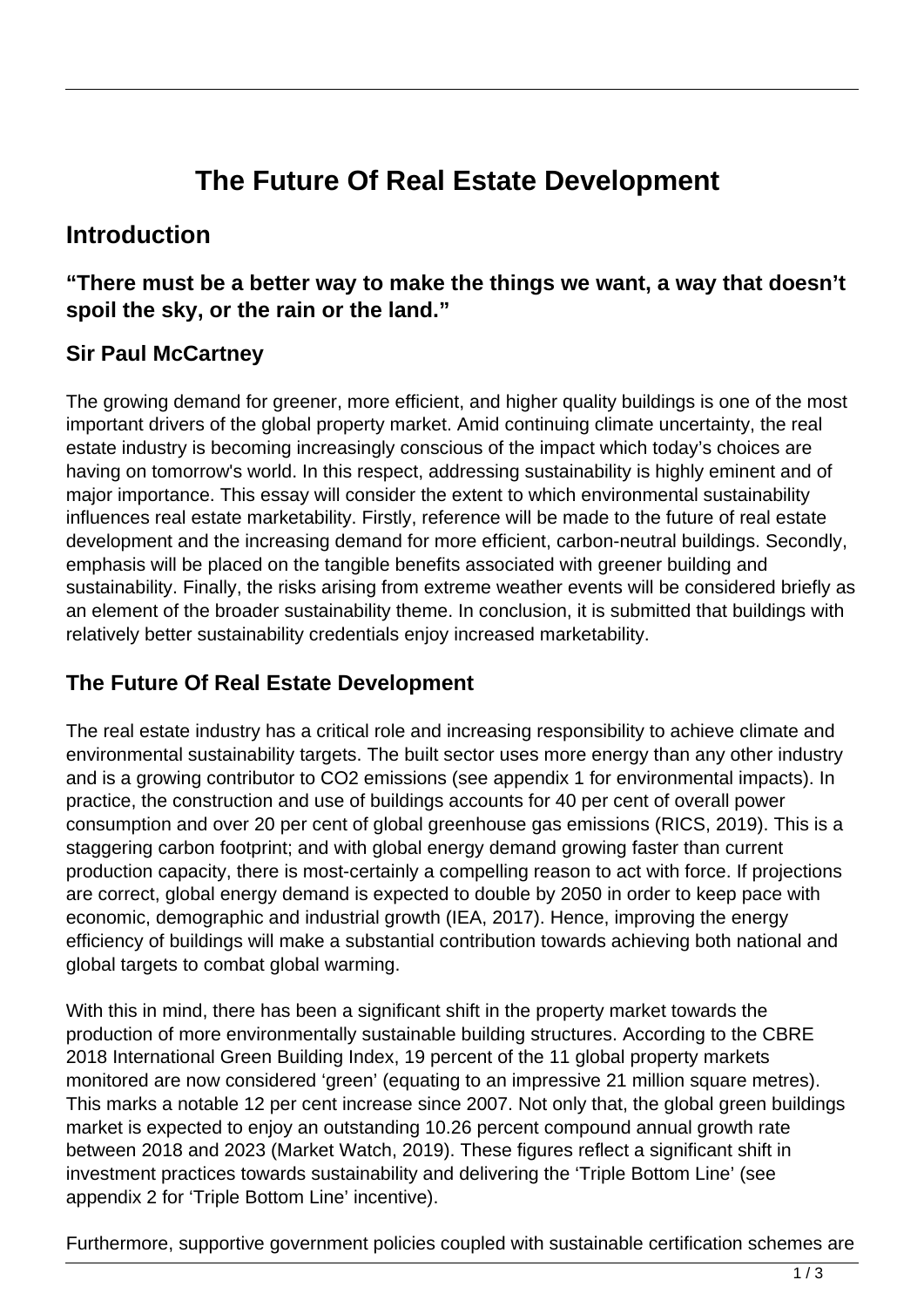anticipated to fuel market demand for 'greener property' (BNP, 2018). The UK Government has recently set an ambitious and legally binding target to reduce national greenhouse emissions by at least 80 percent by 2050 (Climate Change Act 2008). At the same time, the Government has introduced the EU Energy Performance of Buildings Directive (EPBD) requiring buildings to have regular Air Conditioning Energy Assessments (ACEAs), Energy Performance Certificates (EPCs) and Display Energy Certificates (DECs) (Council Directive 2018/844/EU). Collectively, these legal instruments impose minimum standards of energy efficiency in an attempt to revolutionise the building sector towards a carbon neutral future. As these certification schemes become more familiar, and sustainability performance statistics more accessible, 'market participants will be better equipped to integrate sustainability considerations into their decision making' (NBIM, 2015). That being said, in England and Wales, approximately 10 percent of residential property stock (worth £570 billion) and 18 percent of commercial stock (worth £157 billion) does not meet these 'minimum standards' (CityMetric, 2019). Thus, if these properties are not adequately retrofitted with alternative, more energy efficient measures, there is a real risk they will be rendered obsolete and hence lose significant market value. This is poignant illustration of how important sustainable thinking is becoming in real estate.

### **Sustainability As A Value Driver**

Moreover, there is growing market evidence of a positive correlation between green building characteristics and investment performance (An and Pivo, 2015). Investments in 'green buildings' can generate measurable financial value, reduced risk of depreciation, as well as increased liquidity and lettability (see appendix 3 for further drivers of sustainable change). Not only does this impact positively on property valuations; it also influences portfolio strategy as investors evaluate whether to dispose, renovate or acquire properties in lieu of an effort to produce higher returns on investment (Moxie Future, 2019). According to a 2019 Ramboll study, sustainable buildings have had a huge influence on market value in the real estate sector: '…30% of the investors reported an increased property value of 0-3%, 25% reported an increased property value of 4-10% and 9% reported an increased property value of more than 10%'. Comparably, the average green building is said to be worth 7 percent more than its conventional counterpart (Landreneau, 2017). On account of this, it is clear that investment in sustainable assets can enhance the medium to long-term value of property portfolios.

Further, commercial tenants appear increasingly willing to pay a premium for rental units that contain green attributes (this is referred to in the literature as the 'green premium'). Recent market analysis indicates that commercial buildings with greater levels of energy efficiency indeed secure higher rental growth, occupancy rates and yield premiums (Devine and Kok, 2015). For example, according to a recent report published by M&G Real Estate (2018), certified green buildings achieve a much higher rental income (+53bps), thus resulting in a greater distributable income to investors overall (+19bps). From a tenant's perspective there is a clear interest in comprehending the savings during the rental period. In fact, approximately 61% of commercial entities consider reduced operating costs/service charges to be the most important added value connected to sustainable buildings (see appendix 4). Other benefits include increased employee productivity, healthier environmental quality, as well as enhanced brand image and related marketing positions (World Economic Forum, 2018). Collectively, these factors make sustainable green buildings especially attractive to prospective tenants in the property market. Prime commercial and residential buildings which do not showcase these